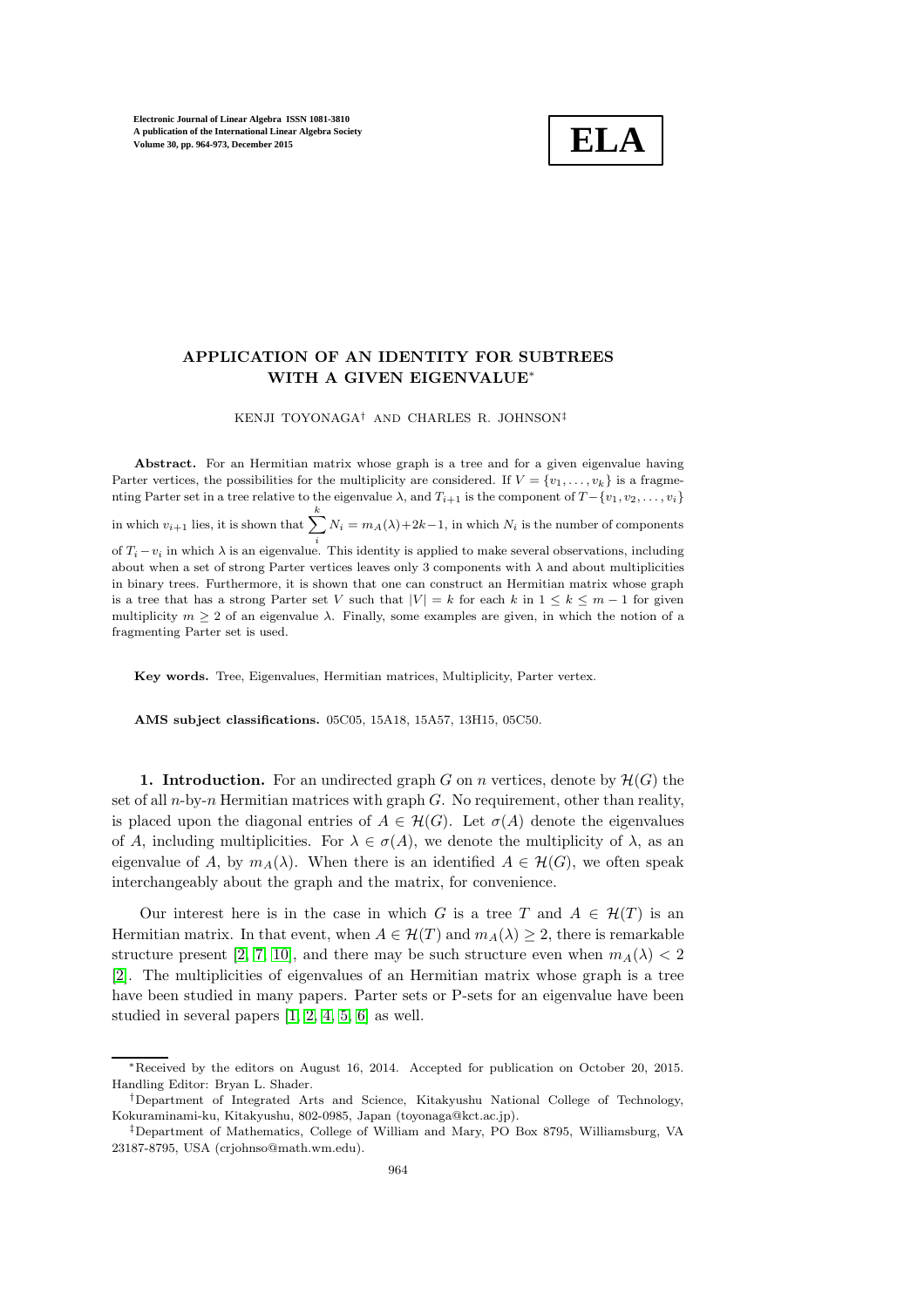**ELA**

Application of an Identity for Subtrees With a Given Eigenvalue 965

For a vertex u of T, we denote the  $(n-1)$ -by- $(n-1)$  principal submatrix of  $A \in \mathcal{H}(T)$ , resulting from deletion of the row and column corresponding to u, by  $A(u)$ ; its graph is  $T-u$ . A vertex u of T is called a *Parter vertex* [\[2\]](#page-9-0) if  $m_{A(u)}(\lambda) = m_A(\lambda)+1$ . If  $m_A(\lambda) \geq 2$ , there is always at least one Parter vertex in T, and there may be Parter vertices even when  $m_A(\lambda) < 2$ . Furthermore, if  $m_A(\lambda) \geq 2$ , then there will be a Parter vertex u such that  $\lambda$  occurs as an eigenvalue in at least 3 principal submatrices of A, corresponding to branches of T at the Parter vertex u of T [\[2,](#page-9-0) [7\]](#page-9-1). In this case, u is called a *strong Parter vertex*  $[2]$ . In general, vertex u is Parter if and only if it has a neighbor w in T such that  $m_{A[T_w-w]}(\lambda) = m_{A[T_w]}(\lambda) - 1$  in which  $A[S]$  denotes the principal submatrix of A corresponding to the subgraph S of T,  $T_w$  is the branch of T at u and containing w, and  $T_w - w$  is the subtree of  $T_w$  induced by deletion of w. Such a vertex in a tree is called a downer vertex and such a branch a downer branch [\[2\]](#page-9-0).

A set V of vertices  $\{v_1, \ldots, v_k\}$  is called a *Parter set* for  $\lambda \in \sigma(A), A \in \mathcal{H}(T)$  if  $m_{A[T-V]}(\lambda) = m_A(\lambda) + k$ . By the interlacing inequalities, it is clear that each vertex of V is Parter in T. (The converse is not generally true.) If T has a Parter vertex for  $\lambda \in \sigma(A)$ ,  $A \in \mathcal{H}(T)$ , its removal from T will leave some components (subtrees) in which  $\lambda$  is an eigenvalue of the corresponding principal submatrix of A. Some of these components may also include Parter vertices (relative to the component). Repeated removal of such Parter vertices in each component will eventually leave components in each of which  $\lambda$  appears no more than once. In this event, the Parter set of removed vertices is called a fragmenting Parter set (f-Parter set, for short).

In the field of validated numerical analysis, it is generally considered that it is difficult to enclose a multiple eigenvalue with large multiplicity in a narrow interval. In [\[9\]](#page-9-7), a numerical method for validating existence of an eigenvalue with large multiplicity of an Hermitian matrix whose graph is a tree is given; the fragmenting subgraph obtained by removing Parter vertices and software INTLAB [\[8\]](#page-9-8) is used. INTLAB is the Matlab toolbox for reliable computing and self-validating algorithms. The notion of fragmenting subgraphs can be applied to numerical analysis. So, it is important to study the property of fragmenting subgraphs obtained by deleting Parter vertices in a tree.

In Figure 1.1, we give an example of an f-Parter set for a tree  $T$  with an eigenvalue  $\lambda$  of multiplicity 3. The numbers in Figure 1.1 represent the multiplicity of an eigenvalue  $\lambda$  in the subgraph under the vertex next to the number. We can easily construct an Hermitian matrix A with eigenvalue  $\lambda$  whose graph is the tree T in Figure 1.1. If we suppose Parter vertices in V are sequentially removed in the order  $v_1, v_2$ , then  $v_i$  is a strong Parter vertex in  $T_i$ ,  $i = 1, 2$ . Therefore,  $V = \{v_1, v_2\}$  is a fragmenting strong Parter set (strong f-Parter set, for short) for  $\lambda \in \sigma(A)$ ,  $A \in \mathcal{H}(T)$ .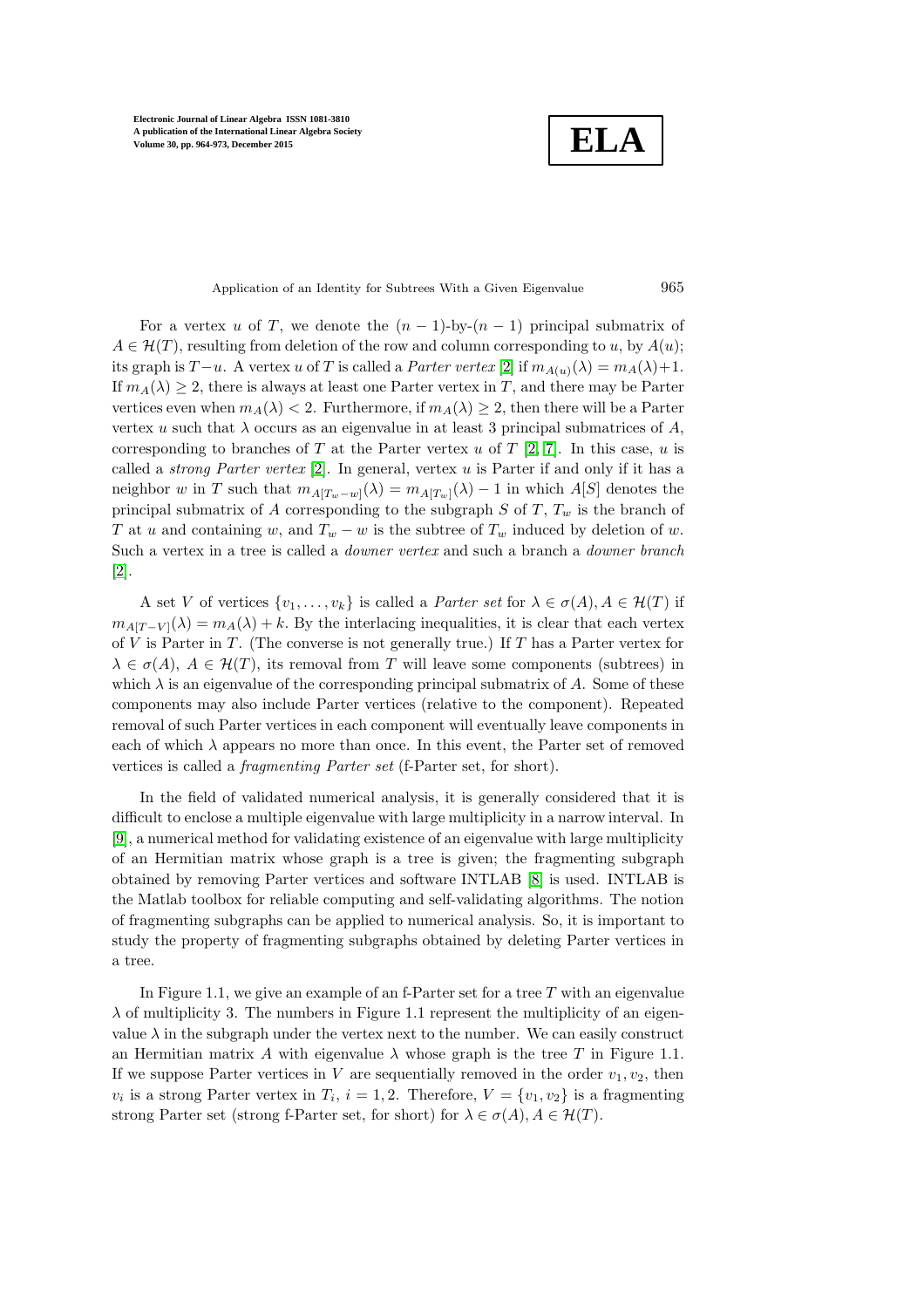

966 K. Toyonaga and C.R. Johnson





2. Main results. Our purpose here is to prove an identity for the system of subtrees associated with the sequential removal of vertices in an f-Parter set that is interesting by itself (Theorem 2.1) and then to apply the identity in several ways.

Let  $V = \{v_1, \ldots, v_k\}$  be a Parter set for  $\lambda \in \sigma(A), A \in \mathcal{H}(T)$ . Let  $T_{i+1}$  be the component of  $T - \{v_1, \ldots, v_i\}$  in which vertex  $v_{i+1}$  lies,  $i = 0, \ldots, k-1$ . We set  $T_1 = T$ . If, further,  $v_{i+1}$  is a strong Parter in  $T_{i+1}$ ,  $i = 0, \ldots, k-1$ , we call V a strong Parter set. When the multiplicity of an eigenvalue  $\lambda$  is given, we consider upper bounds for the cardinality of a strong f-Parter set of the tree for eigenvalue λ. Further, in Theorem 2.2, we characterize a certain maximality of strong f-Parter sets. And we consider the number of components in which  $\lambda$  occurs as an eigenvalue exactly once, when we remove the strong Parter vertices in a strong f-Parter set. In Proposition 2.5, when  $T$  is a full binary tree, we give upper bounds for the cardinality of a strong f-Parter set. In Theorem 2.6, we show that given the multiplicity  $m \geq 2$ of an eigenvalue, there exist Hermitian matrices, whose graph is a tree, that have a strong Parter set V for the eigenvalue with  $|V| = k$  for each k in  $1 \leq k \leq m-1$ . Finally, we give simple examples to illustrate our results.

We also define  $N_i$  to be the number of components of  $T_i - v_i$  in which  $\lambda$  is an eigenvalue of the corresponding principal submatrix of  $A$ . Of course, if  $V$  is a strong Parter set, then  $N_i \geq 3$ , for all *i*.

When we remove Parter vertices in  $V$  sequentially, the number of components in which  $\lambda$  is an eigenvalue of the corresponding principal submatrix of A satisfies the next relation.

THEOREM 2.1. Let T be a tree and  $A \in \mathcal{H}(T)$ . If  $V = \{v_1, v_2, \ldots, v_k\}$  is an f-Parter set for  $\lambda \in \sigma(A)$  with  $m_{A[T_i]}(\lambda) \geq 1, 1 \leq i \leq k$ , then

$$
\sum_{i=1}^{k} N_i = m_A(\lambda) + 2k - 1.
$$

*Proof.* We give a proof by induction on k. When  $k = 1$ , the formula holds, because of the definition of a Parter vertex. We suppose that when  $|V| \leq k$ , the formula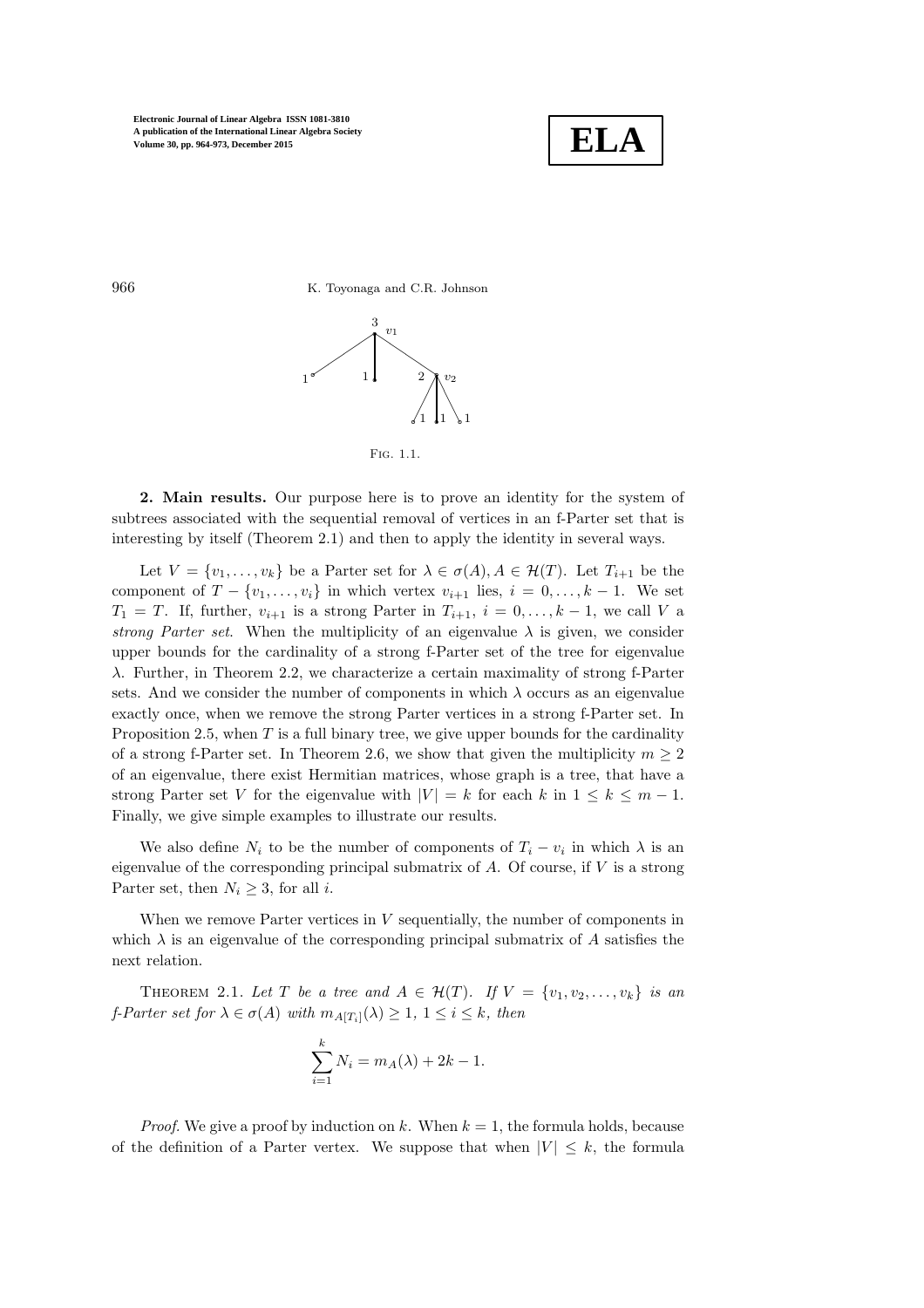**ELA**

### Application of an Identity for Subtrees With a Given Eigenvalue 967

holds. When  $|V| = k + 1$ , we denote the vertices in V as  $V = \{v_1, v_2, \ldots, v_{k+1}\}.$  We denote by  $B_1, B_2, \ldots, B_l, l \geq 1$ , the branches at  $v_1$  in which  $\lambda$  is an eigenvalue of the corresponding principal submatrix. Let  $k_i$  be the number of Parter vertices in  $B_i$  that are contained in V. Then  $0 \leq k_i \leq k$ , and  $k_1 + \cdots + k_l = k$ . The Parter vertices in V that are contained in  $B_i$  must be an f-Parter set in  $B_i$ . By assumption, the next relations hold in each branch  $B_i$  respectively, in which  $N_{ji}$  denotes  $N_i$  in branch  $B_j$ :

$$
\sum_{i=1}^{k_1} N_{1i} = m_{A[B_1]}(\lambda) + 2k_1 - 1 ;
$$
  

$$
\sum_{i=1}^{k_2} N_{2i} = m_{A[B_2]}(\lambda) + 2k_2 - 1 ;
$$

$$
\sum_{i=1}^{k_l} N_{li} = m_{A[B_l]}(\lambda) + 2k_l - 1.
$$

. . .

Here, If  $k_j = 0$ , then  $m_{A[B_j]}(\lambda) = 1$ , and we set  $\sum$  $k_j$  $i=1$  $N_{ji} = 0$ . By adding the left hand sides and right hand sides of these equations, we get

$$
\sum_{j=1}^{l} \sum_{i=1}^{k_j} N_{ji} = \sum_{i=1}^{l} m_{A[B_i]}(\lambda) + 2k - l.
$$

Equivalently

$$
\sum_{j=1}^{l} \sum_{i=1}^{k_j} N_{ji} + l = m_A(\lambda) + 2k + 1,
$$

or

$$
\sum_{i=1}^{k+1} N_i = m_A(\lambda) + 2(k+1) - 1.
$$

The claim thus follows by induction.  $\Box$ 

In the above theorem, we note that  $V$  is an f-Parter set, but  $V$  does not necessarily need to be a strong f-Parter set. Of course, if  $V$  is a strong f-Parter set,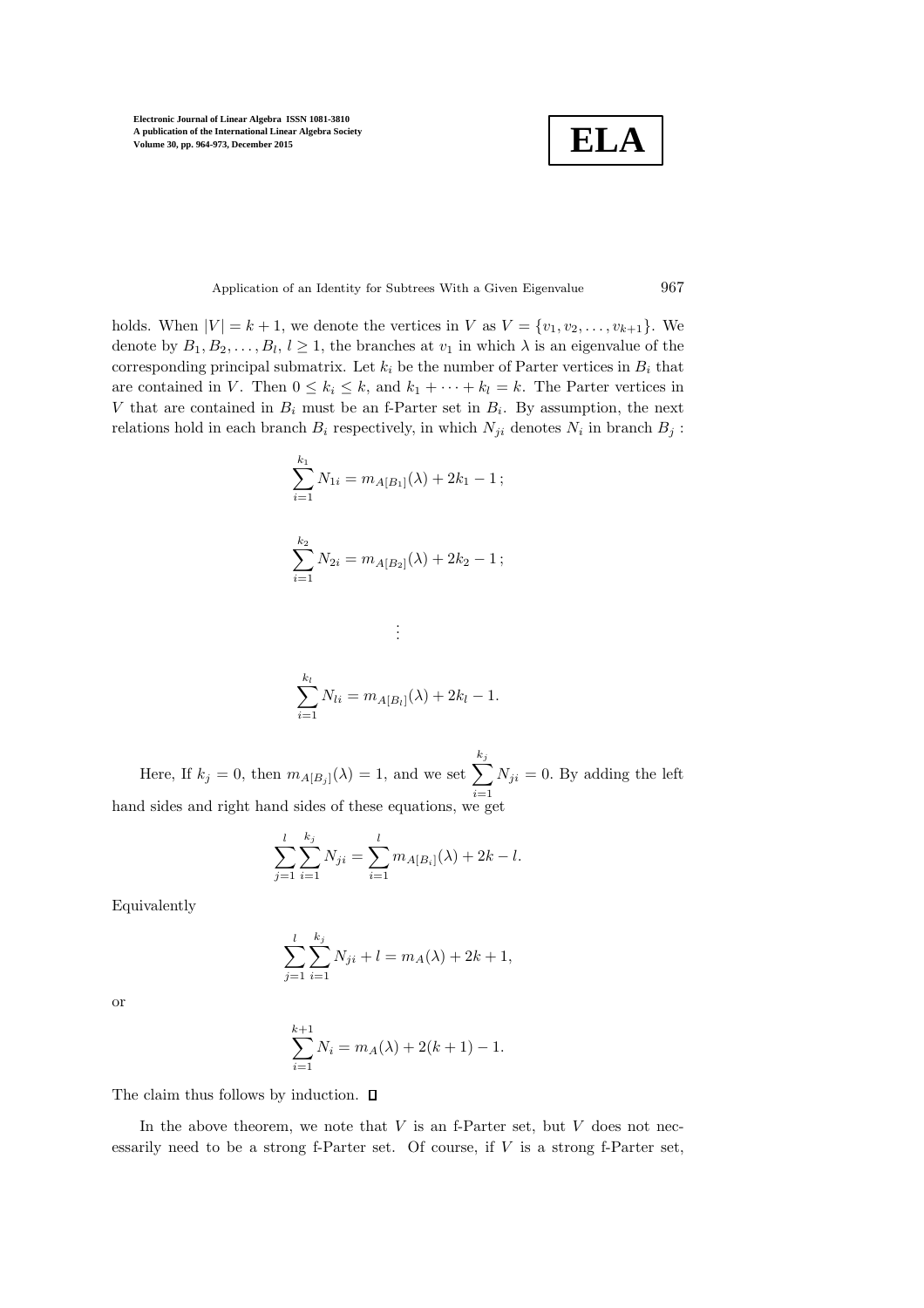

968 K. Toyonaga and C.R. Johnson

then Theorem 2.1 still holds. Furthermore, as Example 3.2 shows, we note that the condition  $m_{A[T_i]}(\lambda) \geq 1, 1 \leq i \leq k$  is necessary. Examples illustrating Theorem 2.1 occur in Example 3.2 later.

Next we consider the possible cardinalities of a strong f-Parter set for  $\lambda \in \sigma(A)$ in terms of  $m_A(\lambda)$ .

THEOREM 2.2. If T is a tree,  $A \in \mathcal{H}(T)$  and  $V = \{v_1, \ldots, v_k\}$  is a strong f-Parter set for  $\lambda \in \sigma(A)$ , then

$$
|V| \le m_A(\lambda) - 1,
$$

and V is maximal, that is  $|V| = m_A(\lambda) - 1$ , if and only if  $N_i = 3$  for all i,  $1 \le i \le k$ .

*Proof.* Since V is a strong f-Parter set for  $\lambda \in \sigma(A)$ , by Theorem 2.1,

$$
3|V| \le \sum_{i=1}^{k} N_i = m_A(\lambda) + 2|V| - 1.
$$

So,  $|V| \leq m_A(\lambda) - 1$ .

From Theorem 2.1, we have  $\sum$ k  $i=1$  $(N_i-3) = m_A(\lambda) - (|V|+1)$ . Since V is a strong f-Parter set,  $N_i \geq 3$ . So,  $|V| = m_A(\lambda) - 1$  if and only if  $N_i = 3$  for all  $i, 1 \leq i \leq k$ .

The above formula gives an upper bound for V in terms of  $m_A(\lambda)$  and a lower bound for  $m_A(\lambda)$  in terms of |V|.

REMARK. If V is a strong f-Parter set for  $\lambda \in \sigma(A)$ ,  $A \in \mathcal{H}(T)$ , T a tree, then  $T - V$  has  $m_A(\lambda) + |V|$  components with  $\lambda$  as an eigenvalue, each of multiplicity 1.

From Theorem 2.2, given a positive integer  $n$ , we can construct an Hermitian matrix, whose graph is a tree, that has a maximal strong Parter set V with  $|V| = n-1$ in which  $N_i = 3, 1 \leq i \leq n-1$ .

COROLLARY 2.3. Let T be a tree and  $A \in \mathcal{H}(T)$ . If  $V = \{v_1, \ldots, v_k\}$  is an f-Parter set for  $\lambda \in \sigma(A)$  with  $m_{A[T_i]}(\lambda) \geq 1, 1 \leq i \leq k$ , then of the system of  $\sum_{i=1}^{k} N_i$ subtrees of T counted in Theorem 2.1,  $k - 1$  subtrees have  $\lambda$  with multiplicity > 1.

Proof. From Theorem 2.1,

$$
\sum_{i=1}^{k} N_i - (m_A(\lambda) + k) = \sum_{i=1}^{k} N_i - (m_A(\lambda) + |V|) = k - 1.
$$

From the above remark,  $k-1$  subtrees at Parter vertices have  $\lambda$  with multiplicity  $> 1.$   $\Box$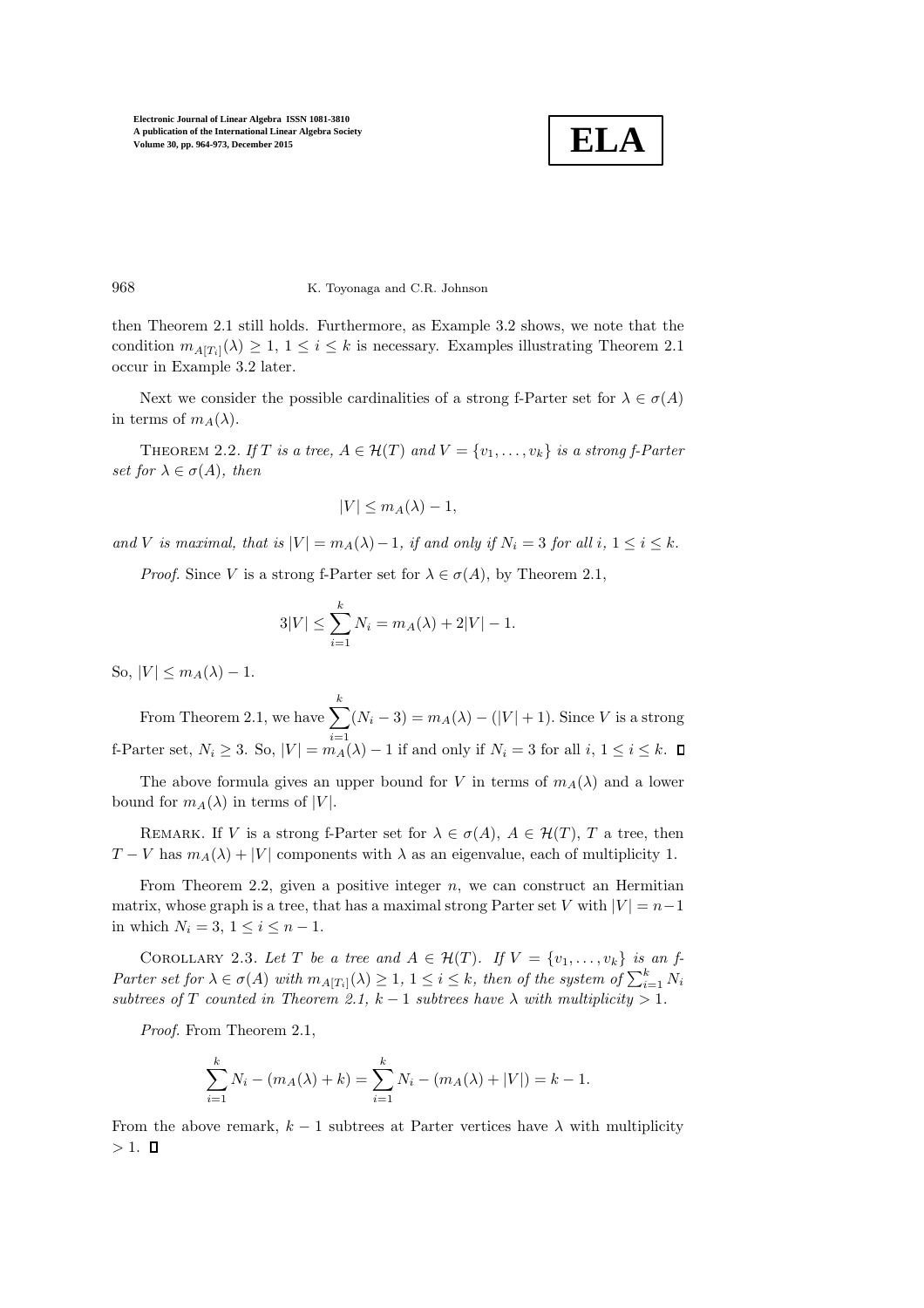$$
\boxed{\textbf{ELA}}
$$

Application of an Identity for Subtrees With a Given Eigenvalue 969

COROLLARY 2.4. If V is a strong f-Parter set for  $\lambda \in \sigma(A)$ ,  $A \in \mathcal{H}(T)$ , T a tree, then the number c of components of  $T - V$  in which  $\lambda$  occurs as an eigenvalue exactly once satisfies

$$
m_A(\lambda) + 1 \le c \le 2 m_A(\lambda) - 1.
$$

*Proof.* Theorem 2.2 implies that  $1 \leq |V| \leq m_A(\lambda) - 1$ . Thus,

$$
m_A(\lambda) + 1 \le |V| + m_A(\lambda) \le 2 m_A(\lambda) - 1.
$$

Since V is a strong f-Parter set,  $c = m_A(\lambda) + |V|$ .  $\Box$ 

A tree  $T$  is *binary* if the degree of each vertex is at most 3. If there are no vertices of degree 2, we call it a full binary tree.

In a full binary tree T on v vertices, if V is a strong f-Parter set for  $\lambda \in \sigma(A)$ ,  $A \in \mathcal{H}(T)$ , we can get an upper bound for  $|V|$  and  $m_A(\lambda)$  in terms of v.

PROPOSITION 2.5. If V is a strong f-Parter set for  $\lambda \in \sigma(A)$ ,  $A \in \mathcal{H}(T)$ , T a full binary tree on v vertices then

$$
|V| \le \lfloor (v-1)/3 \rfloor
$$

and

$$
m_A(\lambda) \le \lfloor (v+2)/3 \rfloor.
$$

*Proof.* Each strong Parter vertex in V has three incident edges in  $T_i$ ,  $1 \leq i \leq |V|$ . Since T has  $v-1$  edges, it is clear that  $|V| \leq |(v-1)/3|$ . Since T is a full binary tree, every strong Parter vertex in V has three branches in which  $\lambda$  occurs as an eigenvalue. So,  $|V| = m_A(\lambda) - 1$  from Theorem 2.2. Therefore, we get an upper bound for  $m_A(\lambda)$ in terms of v from the upper bound of V.  $\square$ 

THEOREM 2.6. Given multiplicity  $m_A(\lambda) = m \geq 2$  and  $1 \leq k \leq m-1$ , there exists an Hermitian matrix A whose graph is a tree, that has a strong Parter set V of size k for  $\lambda \in \sigma(A)$ .

*Proof.* In the case of  $m = 2$ , there exists an Hermitian matrix A whose graph is a star, whose submatrices of A corresponding to three branches at a center of the star have a simple eigenvalue  $\lambda$ . Then the center is a strong Parter vertex and  $|V| = 1$ . Next we consider the case of  $m \geq 3$ . Given multiplicity  $m \geq 3$  of an eigenvalue  $\lambda$ , we can construct an Hermitian matrix A whose graph is a tree T such that  $|V| = m - 1$  with  $N_i = 3, 1 \le i \le m - 1$ , from Theorem 2.2. Then let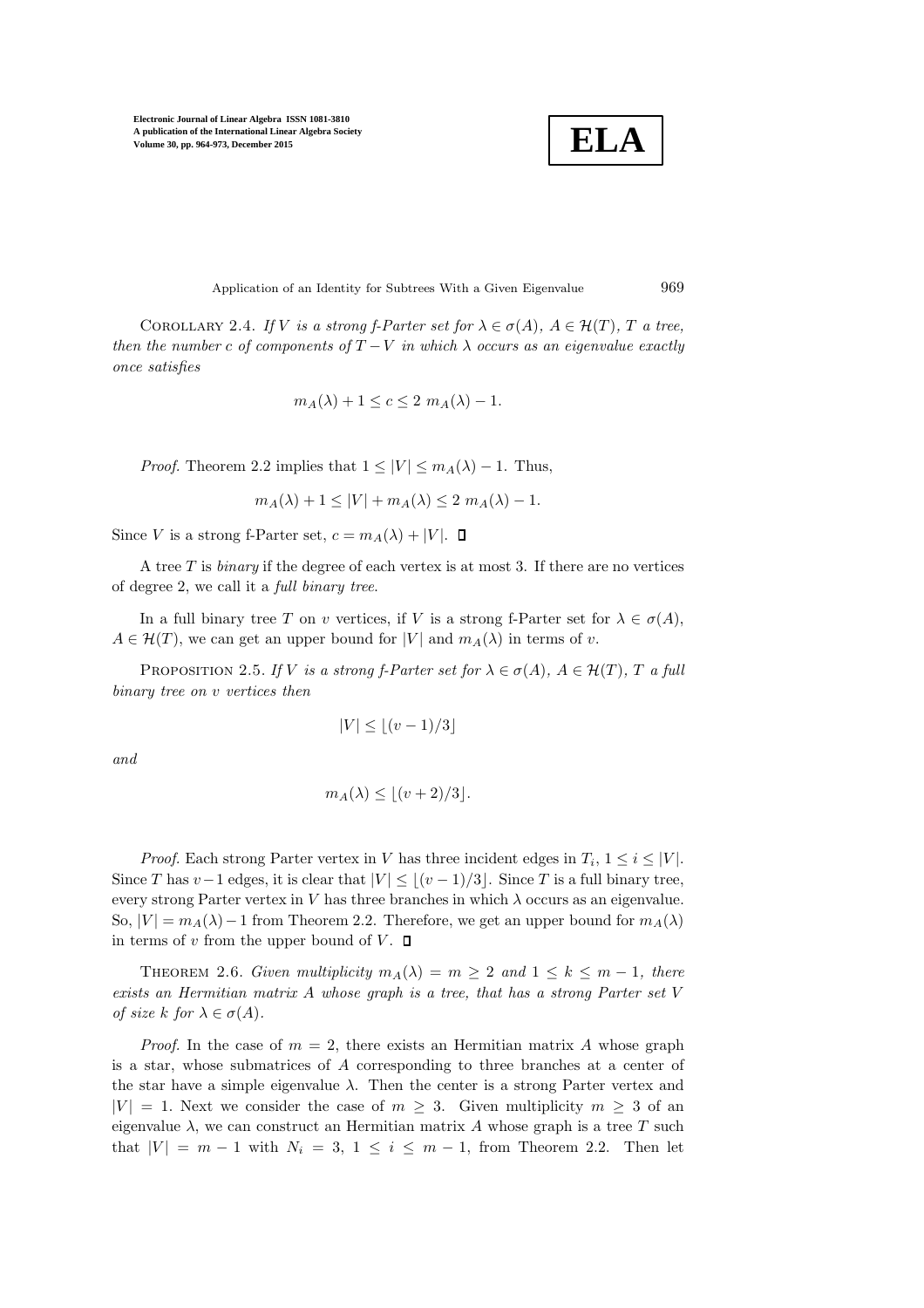

## 970 K. Toyonaga and C.R. Johnson

V be  $\{p_1, p_2, \ldots, p_{m-1}\}\$ , and  $T_i$  be a component that contains the Parter vertex  $p_i$ when Parter vertices  $\{p_1, \ldots, p_{i-1}\}\$ are removed from  $T$  ( $2 \leq i \leq m-1$ ). We set  $T_1 = T$ . Then there exists k such that branches at  $p_k$  in  $T_k$  have the eigenvalue  $\lambda$ with multiplicity at most 1. If  $m_{A[T_k]}(\lambda) = l$ , when  $p_k$  is removed from  $T_k$ , there exists  $l + 1$  branches that have the eigenvalue  $\lambda$  with multiplicity 1 in  $T_k$ , which we denote by  $T_1, \ldots, T_{l+1}$ . When we remove the Parter vertex  $p_k$  from T and connect  $T_1, \ldots, T_l$  to a Parter vertex that exists in the above position of  $p_k$  in T by inserting l new edges.(cf. Example 3.3), then the graph contains  $m-2$  strong Parter vertices. By repeating this procedure, we can construct a graph such that  $|V| = k$  for all k,  $1 \leq k \leq m-1$ .  $\Box$ 

3. Examples. We present examples for Theorem 2.2, Theorem 2.1 and Theorem 2.6.

EXAMPLE 3.1. We give an example for Theorem 2.2 in Figure 3.1. Let  $T$  be a tree,  $A \in \mathcal{H}(T)$  with an eigenvalue  $\lambda$  of multiplicity 4. The maximal cardinality of a strong Parter set for  $\lambda$  relative to A is 3 from Theorem 2.2. Then there are two patterns of multiplicities as displayed.

The strong f-Parter set of T for  $\lambda$  relative to A is  $V = \{v_1, v_2, v_3\}$ , and when Parter vertices in V are sequentially removed in the order  $v_1, v_2$ , and  $v_3$ . Then  $v_i$  is a strong Parter vertex in  $T_i$ . The numbers in the figures represent the multiplicity of the eigenvalue  $\lambda$  relative to the submatrix of A corresponding to the subgraph under the vertex next to the number.

When Parter vertices are sequentially removed in the order  $v_1, v_2$ , and  $v_3$ , we can see that only three components in  $T_i$ ,  $1 \leq i \leq 3$  have the eigenvalue  $\lambda$  in each subgraph.



EXAMPLE 3.2. Here are examples for Theorem 2.1. Let T be a tree,  $A \in \mathcal{H}(T)$ with an eigenvalue  $\lambda$ . We show the identity  $\sum_{i=1}^{k} N_i = m_A(\lambda) + 2k - 1$  holds in the cases of multiplicity  $m_{A[T]}(\lambda) = 2, 3$  and 4, in which V is an f-Parter set,  $|V| = k$ , and  $N_i$  is the number of components of  $T_i - v_i$  in which  $\lambda$  is an eigenvalue of the corresponding principal submatrix of A. When  $m_{A[T]}(\lambda) = 2$ , the formula in Theorem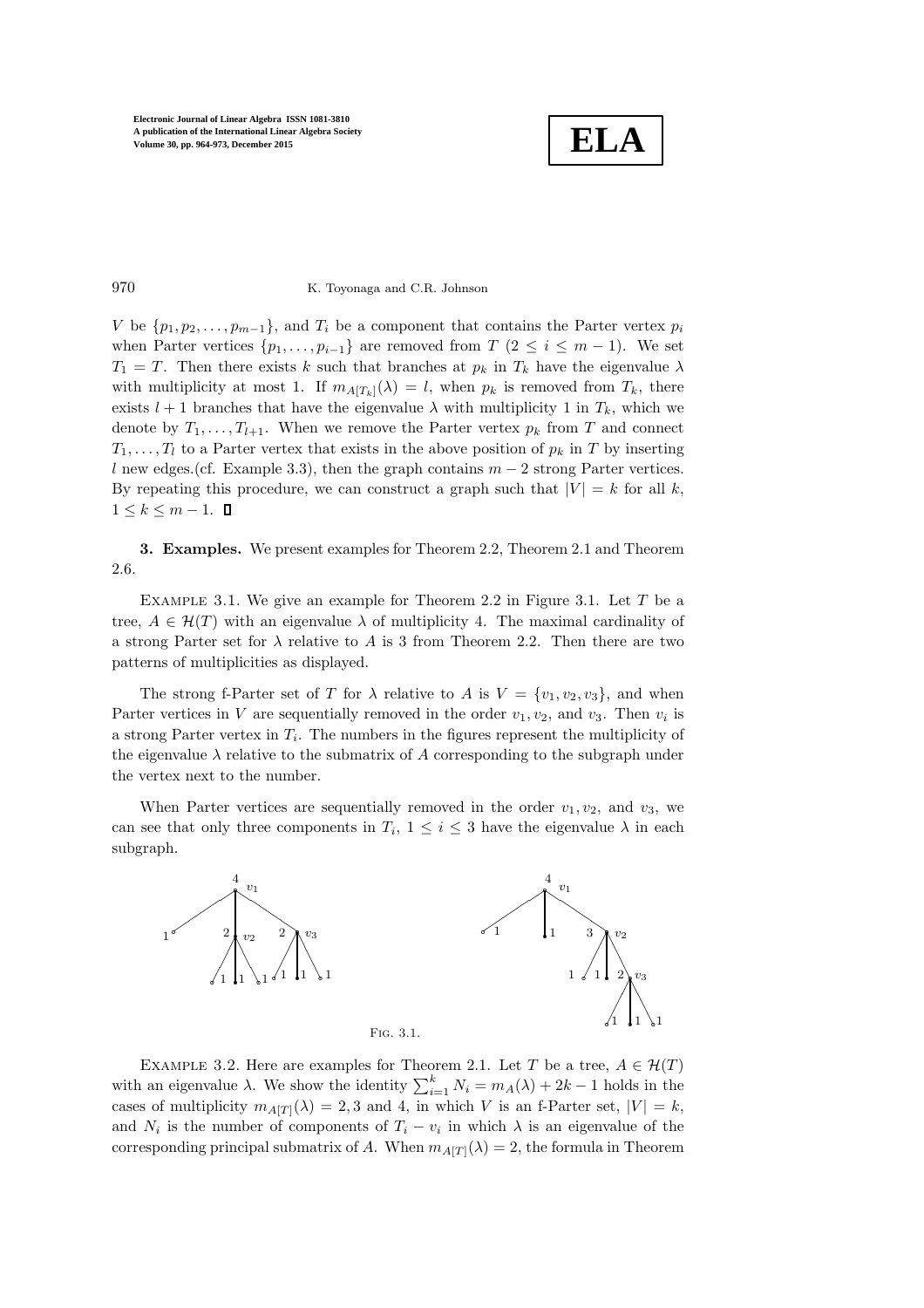**ELA**

Application of an Identity for Subtrees With a Given Eigenvalue 971

2.1 holds from  $|V| = k = 1$  and  $N_1 = 3$ . So we show the cases of  $m_{A[T]}(\lambda) = 3$  and  $m_{A[T]}(\lambda) = 4$  in Figure 3.2. The numbers in the figures represent the multiplicity of the eigenvalue  $\lambda$  relative to the submatrix of A corresponding to the subgraph under the vertex next to the number. Parter vertices in the f-Parter set are the vertices next to the number 2, 3 and 4. When  $m_{A[T]}(\lambda) = 3$  there are two cases in Figure 3.2, then the formula in Theorem 2.1 holds for k and  $N_i$ , that is,  $k = 1$ ,  $N_1=4$  at the left graph, and  $k = 2$ ,  $N_1 + N_2 = 6$  at the right graph.

For the case of  $m_{A[T]}(\lambda) = 4$ , there are five cases. In the last figure, the subgraph with multiplicity 3 has the same two patterns as the case of  $m_{A[T]}(\lambda) = 3$ . For all the cases, we see that the formula in Theorem 2.1 holds.



Fig. 3.2.

We note that the condition  $m_{A[T_i]}(\lambda) \geq 1, 1 \leq i \leq k$  in Theorem 2.1 is indispensable. If this condition is not satisfied, then there is a case such that the formula in Theorem 2.1 does not hold. Let A be an Hermitian matrix, and the corresponding graph be the tree T in Figure 3.3, in which vertex  $x_i$  of T corresponds to row i of A,  $i = 1, \ldots, 7$ . The matrix A has an eigenvalue 0 with multiplicity 2, so  $m_{A[T]}(0) = 2$ . Then  $x_1, x_6$  are Parter vertices of T for 0 relative to A. Furthermore,  $V = \{x_1, x_6\}$  is a Parter set of  $T$  for 0 relative to  $A$ . We denote the subgraph of  $T$  induced by vertices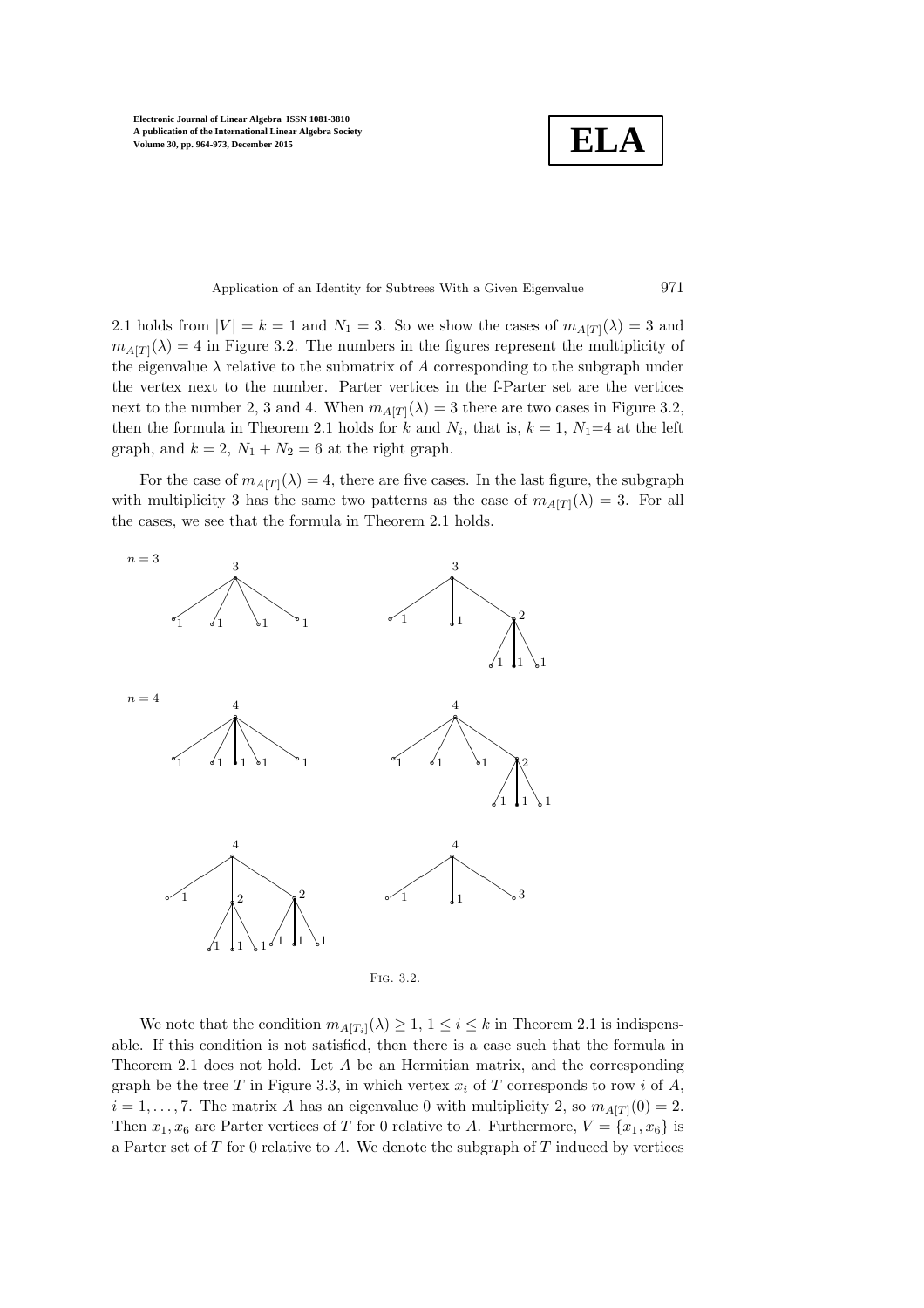

### 972 K. Toyonaga and C.R. Johnson

 $x_5, x_6$  and  $x_7$  by  $T_2$ . Here we set  $V = \{v_1, v_2\}$  by replacing  $x_1 = v_1, x_6 = v_2$ .



#### Fig. 3.3.

Let  $T = T_1$ , and  $N_i$  be the number of components of  $T_i - v_i$ ,  $i = 1, 2$ , in which 0 is an eigenvalue of the principal submatrix of A. Since the principal submatrix of A corresponding to  $T_2$  does not have eigenvalue 0, and  $m_{A[T_2(v_2)]}(0) = 1$ , then  $N_1 + N_2 = 4$ . Now, since  $|V| = k = 2$ ,  $m_A(\lambda) + 2k - 1 = 5$ . As a result, we can say that if  $m_{A[T_i]}(\lambda) \geq 1$  is not satisfied, then there is a case such that the formula in Theorem 2.1  $\sum_{i=1}^{k} N_i = m_A(\lambda) + 2k - 1$  does not hold. So, the condition  $m_{A[T_i]}(\lambda) \ge 1$ in Theorem 2.1 is essential.

Example 3.3. Finally, we give examples for Theorem 2.6 in Figure 3.4. For the case of  $m_{A[T]}(\lambda) = 4$ , we can construct Hermitian matrices whose graphs are trees such that  $|V| = 1, 2$  and 3 respectively, with V a strong f-Parter set for  $\lambda$  relative to  $A \in \mathcal{H}(T)$ . The numbers in the figures represent the multiplicity of the eigenvalue  $\lambda$ relative to the submatrix of A corresponding to the subgraph under the vertex next to the number.



Fig. 3.4.

From Theorem 2.2, we can construct an Hermitian matrix whose graph is a tree T with  $|V| = 3$  as the left graph in Figure 3.4, then strong Parter set  $V = \{p_1, p_2, p_3\}.$ When we remove the vertex  $p_2$  from T, there exist three branches(vertices) at  $p_2$  in  $T_2$ , which have the eigenvalue with multiplicity 1. Then we pick up two branches (vertices)